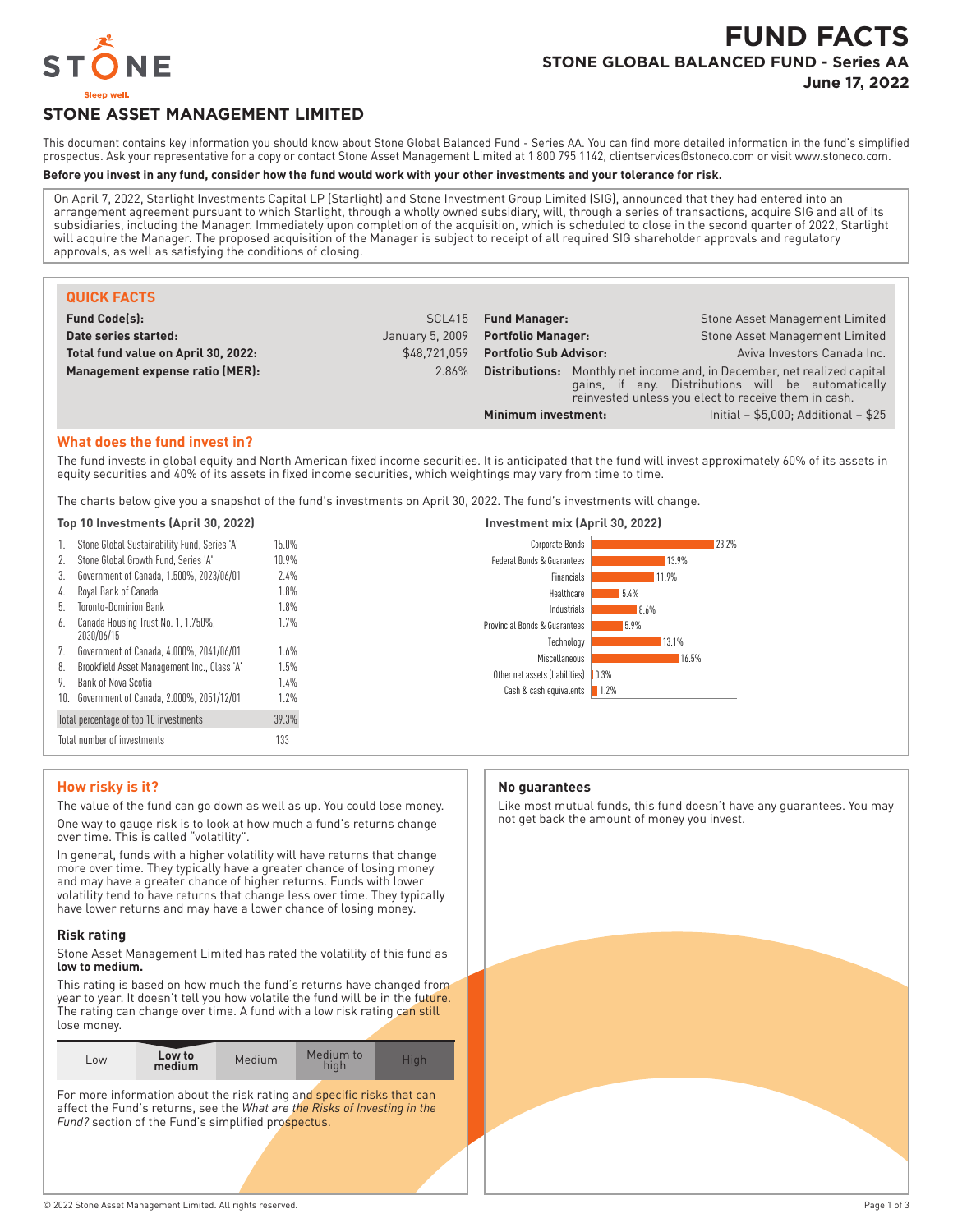

# **STONE GLOBAL BALANCED FUND - Series AA**

#### **How has the fund performed?**

This section tells you how Series AA securities of the fund has performed over the past 10 years. Returns are after expenses have been deducted. These expenses reduce the fund's returns.

#### **Year-by-year returns**

The bar chart shows how the Series of the fund performed in each of the past 10 years. The fund's Series value has decreased in 2 of the past 10 years. The range of returns and change from year to year can help you assess how risky the Series of the fund has been in the past. It does not tell you how the Series of the fund will perform in the future.



#### **Best and worst 3-month returns**

This table shows the best and worst returns for Series AA securities of the fund in a 3-month period over the past 10 years. The best and worst 3-month returns could be higher or lower in the future. Consider how much of a loss you could afford to take in a short period of time.

|              | <b>Return</b> | $\vert$ 3 months ending | If you invested \$1,000 at the beginning of the period |
|--------------|---------------|-------------------------|--------------------------------------------------------|
| Best return  | 11.30%        | June 30, 2020           | Your investment would rise to \$1.113.00.              |
| Worst return | $-9.24\%$     | March 31, 2022          | Your investment would drop to \$907.60.                |

#### **Average return**

The annual compound return of the Series of the fund was approximately 5.4% over the past 10 years. If you had invested \$1,000 in the Series of the fund 10 years ago, your investment would now be worth \$1,694.53.

#### **Who is this fund for?**

#### **This fund is suitable for investors:**

- Seeking both capital growth and income
- With a mid-term to long-term investment horizon with a low to medium risk tolerance

This fund may not be suitable for investors with a short-term investment horizon.

#### **A word about tax**

In general, you'll have to pay income tax on any money you make on a fund. How much you pay depends on the tax laws where you live and whether or not you hold the fund in a registered plan such as a Registered Retirement Savings Plan or a Tax-Free Savings Account.

Keep in mind that if you hold your fund in a non-registered account, fund distributions are included in your taxable income, whether you get them in cash or have them reinvested.

#### **How much does it cost?**

The following tables show the fees and expenses you could pay to buy, own and sell Series AA securities of the fund.

The fees and expenses – including any commissions – can vary among series of a fund and among funds. Higher commissions can influence representatives to recommend one investment over another. Ask about other funds and investments that may be suitable for you at a lower cost.

#### **1. Sales charges**

Series AA is the initial sales charge option.

| <b>Sales charge option</b> | What you pay                      |                                          | <b>How it works</b>                                                                                                                                                               |
|----------------------------|-----------------------------------|------------------------------------------|-----------------------------------------------------------------------------------------------------------------------------------------------------------------------------------|
|                            | in percent $(\%)$                 | in dollars $($ \$)                       |                                                                                                                                                                                   |
| Initial sales charge       | 0% to 5% of the amount<br>you buy | \$0 to \$50 on every<br>$$1,000$ you buy | • Negotiated between you and your representative.<br>. The initial sales charge is deducted from the amount you invest. It goes to<br>your representative's firm as a commission. |
|                            |                                   |                                          |                                                                                                                                                                                   |